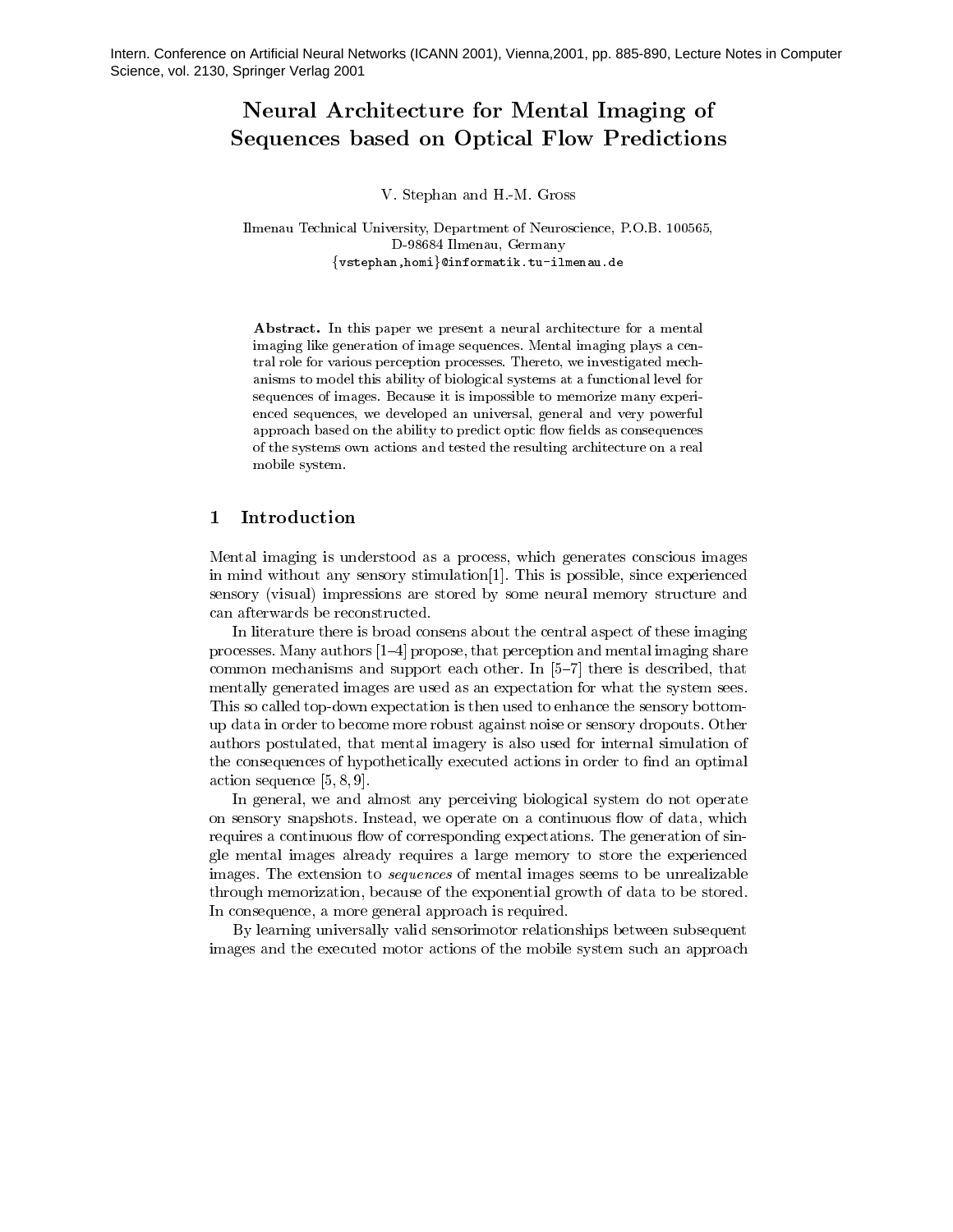could be developed. The resulting neural architecture is able to anticipate sequences of images, which are expected after the hypothetical execution of a given action trajectory. This ability can be utilized to generate the desired continuous flow of top-down expectations or to realize an internal simulation.

## $\overline{2}$ Scenario

We investigated our approach within a scenario with the miniature robot KHEP-ERA equipped with an omnidirectional camera. Using a real robot in favor to stored image sequences from any video stream is very important, since the executed action causes the changes within the image and thus defines the direction of the development of the whole image sequence. This emphasizes the fact, that perception does not end in itself, instead it is a sensorimotor process integrating the generation of behavior [10]. For our experiments we used the scenario depicted in figure 1. The omnidirectional camera images are polar-transformed and then used to estimate optic flow using a correlation based method [11].



Fig. 1. Scenario used for our experiments with the mobile robot KHEPERA equipped with an omnidirectional camera.

# 3 Architecture

Our approach to mental imaging of sequences avoids the need of memorization of all experienced image sequences by using an iterative process of subsequent image transformations. Therefore, the required image transformation represents the changes within the image that are caused by egomotion of the observing system. If this transformation can be found, the system can generate sequences of subsequent sensory visual impressions starting from a real or an initially memorized image.

### How to find this Transformation? 3.1

The required transformation has to comply the following criteria. It must be invariant to color, shape, texture, and other object or scene specific features. In contrast, motion parameters of the mobile system and the spatial configuration of the objects within the scene are very important. With respect to these requirements, optic flow seems to be well suited for this task, since it exclusively represents spatial relations and movements of objects in the scene caused by egomotion of the system.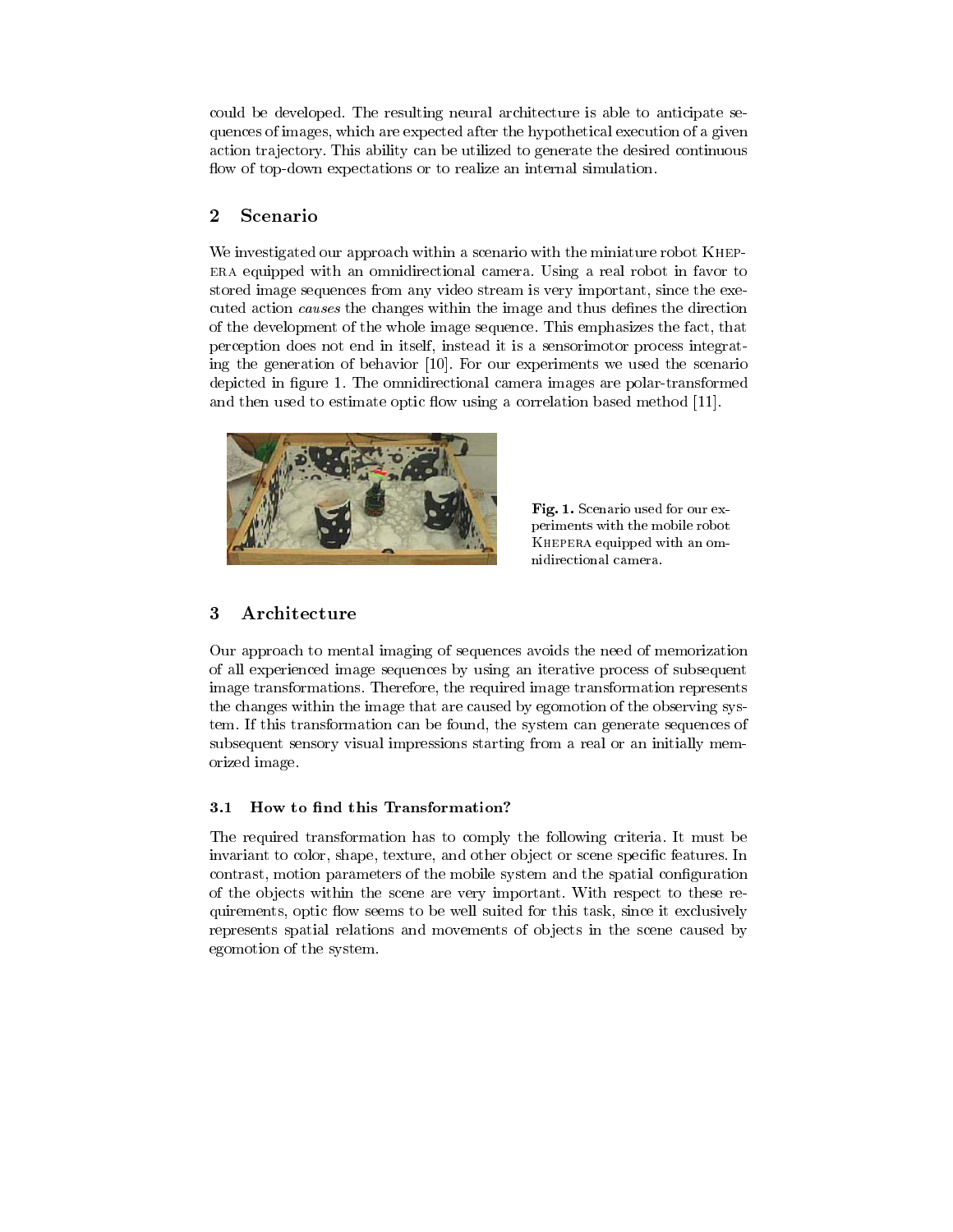To generate a hypothetically image sequence for a given action sequence, an anticipation of the action consequences is crucially required. Instead of realizing a scene depending mapping from the current image  $I(t)$  to the following one  $I(t+1)$ , our system learns the scene-independent mapping from past optic flow fields and actions to the following one by a time-delayed neural network (TDNN):  $OF(t - n) \dots OF(t) \times a(t - n) \dots a(t) \rightarrow OF(t + 1)$ 

Thus, the resulting image transformation depicted in figure 2 is based on universally valid sensorimotor relationships, represented by optic flow.



Fig. 2. Architecture for mental imaging. Based on universally valid sensorimotor relationships the next optic flow  $OF(t+1)$  is predicted by a neural network (TDNN). The imageprediction uses the predicted optic flow  $OF(t+1)$  to transform the current image  $I(t)$  to the mentally generated image  $I(t + 1)$ .

#### $3.2$ **Image Generation**

Based on the predicted optic flow field  $\overline{OF(t+1)}$  and the current image  $I(t)$  it is possible to generate the predicted image  $I(t+1)$ . This is realized by shifting the pixels along their corresponding predicted flow field vectors. First, for each pixel of the new image  $I(t + 1)$  a source region in  $I(t)$  is computed. For this purpose those flow vectors  $f^{pq}$  are searched, which point most closely to the new pixel position  $(i, k)$  (figure 3).



**Fig. 3.** Computation of distance  $d_{ik}^{pq}$ (dashed line) between the end-point of the neighbored optic flow vector  $f^{pq}$  originating from the pixel at position  $(p, q)$  and the pixel coordinates at position  $(i, k)$ .

To compute the source region for the new pixel at position  $(i, k)$  all distances  $d_{ik}^{pq}$  of the flow vectors  $f^{pq}$  out of the neighborhood N to the new position  $(i,k)$ are computed (equation 1). Then, the color of the new pixel  $c_{i,k} = (r, g, b)^T$ results from a superposition of all pixels out of neighborhood  $N$  weighted by a distance-dependent factor (equation 2).

$$
d_{ik}^{pq} = \sqrt{(i - f_x^{pq} + p)^2 + (k - f_y^{pq} + q)^2}
$$
 (1)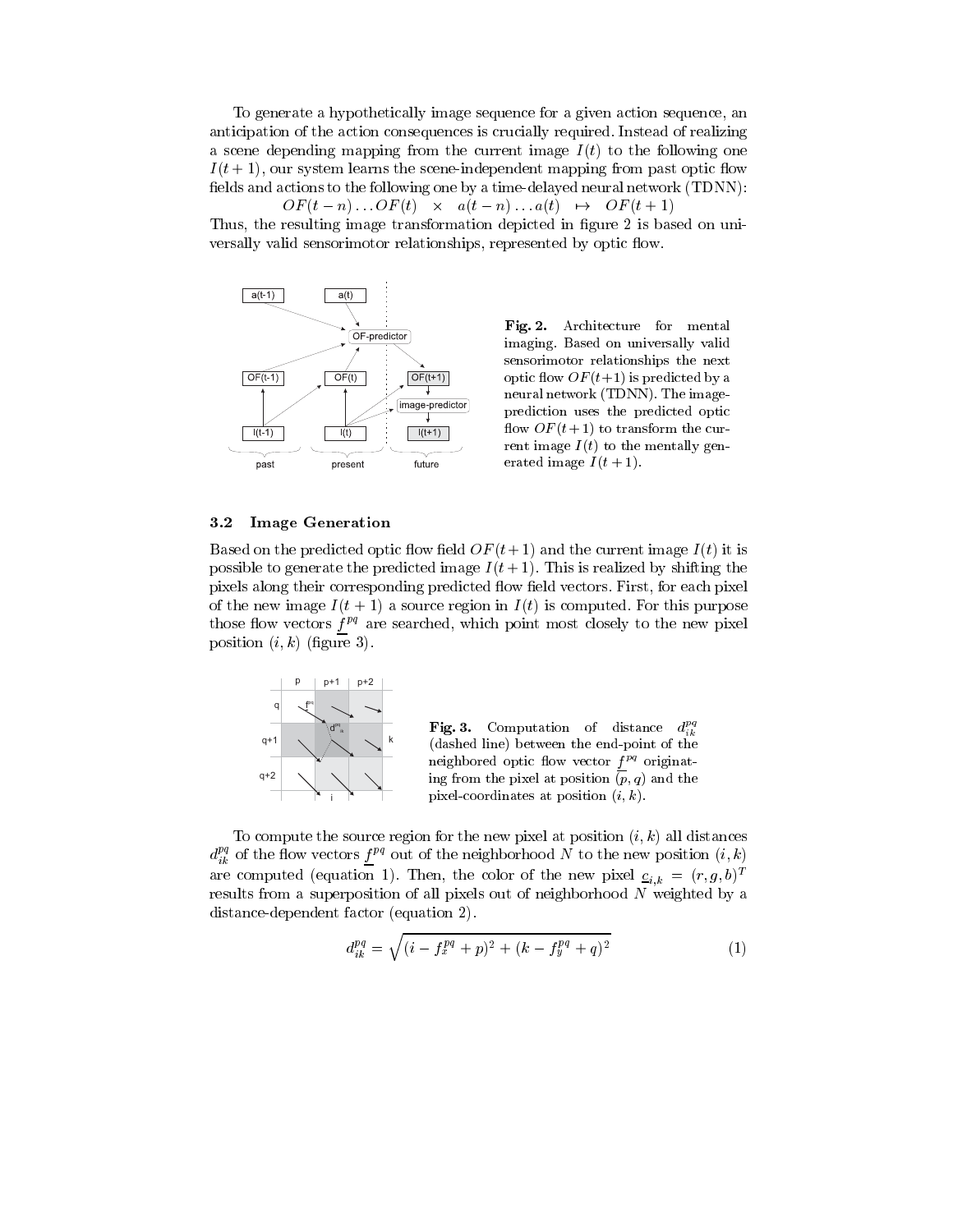$$
\underline{c}_{ik} = \sum_{p,q \in N} \frac{1}{(d_{ik}^{pq})^8} \cdot \underline{c}_{pq} \tag{2}
$$

Thus, an interpolated transformation of the image  $I(t)$  to the predicted image  $I(t+1)$  is defined, which uses the predicted optic flow  $OF(t+1)$ .

#### $\overline{\mathbf{4}}$ Results

We tested the above described image transformation approach for several image sequences. First, we put the robot into the situation illustrated in figure 4 top. At each time step the process of mental imaging generates a sequence of im-



Fig. 4. Internal simulation of images realized by our anticipatory system during straight ahead movement of the mobile robot towards the blue rectangular mark (top). The really experienced image sequence (leftmost column) plotted since time  $t = 9$  and four image sequences with different starting points, generated by means of our mental imaging approach, are plotted on the right.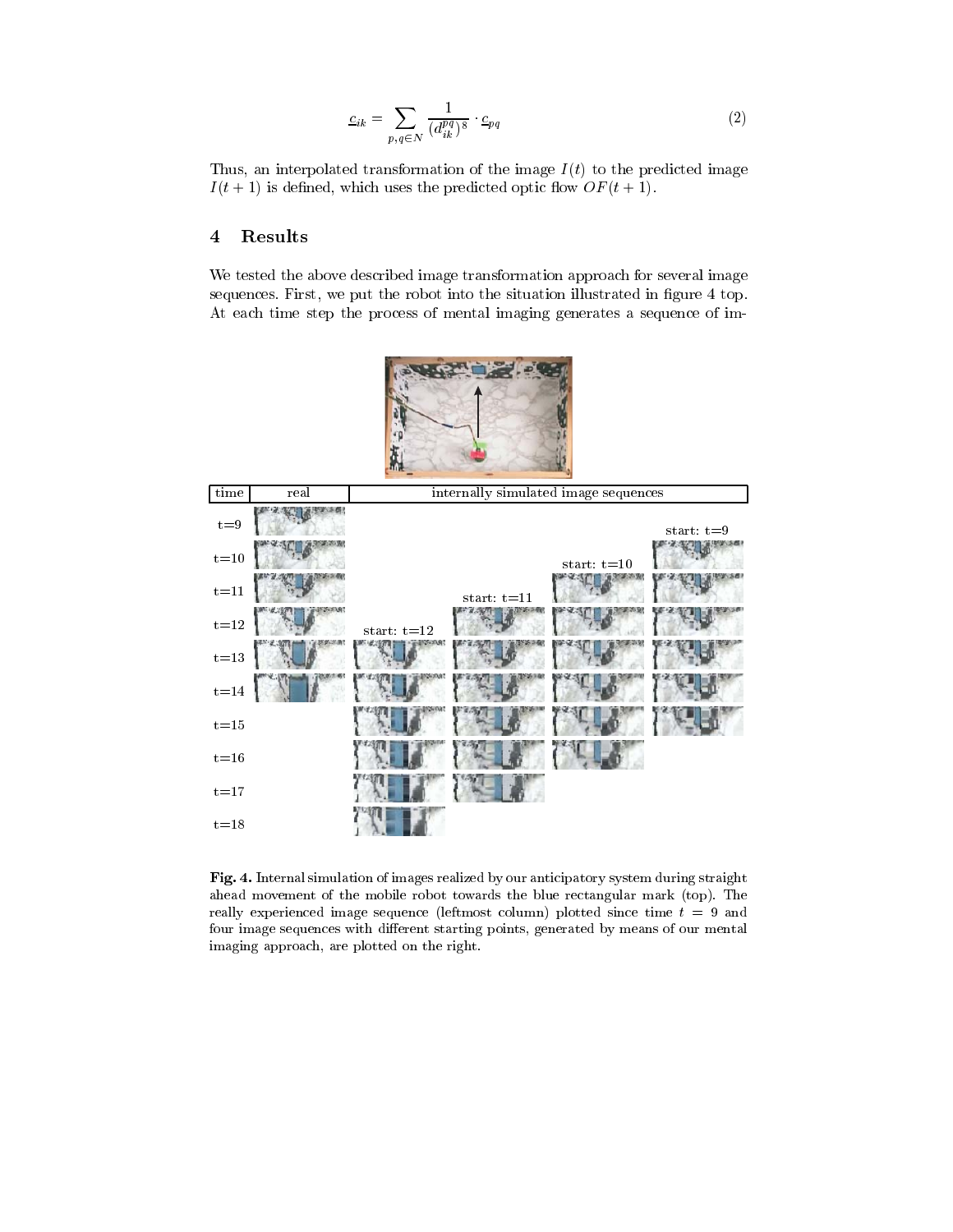ages (vertical columns), that reflect the expected image changes caused by the locomotion of the mobile system.

The leftmost column of really experienced images shows the growing rectangular blue mark in the image caused by the oncoming opposite marked wall. The rightmost mentally generated sequence based on the real image at time step  $t = 9$  shows in contrast to the real sequence only a vertical growth of the central blue mark. The later the starting point for mental imagination, the better the similarity to the last really experienced image at time  $t = 14$  can be seen. Likewise, the image quality decreases over simulation time, since both optic flow prediction errors and image interpolation errors are accumulated over simulation time.





Fig. 5. Internal simulation of images realized by our anticipatory system during a leftturn movement of the mobile robot towards the blue rectangular mark (top). Image arrangement as in figure 4.